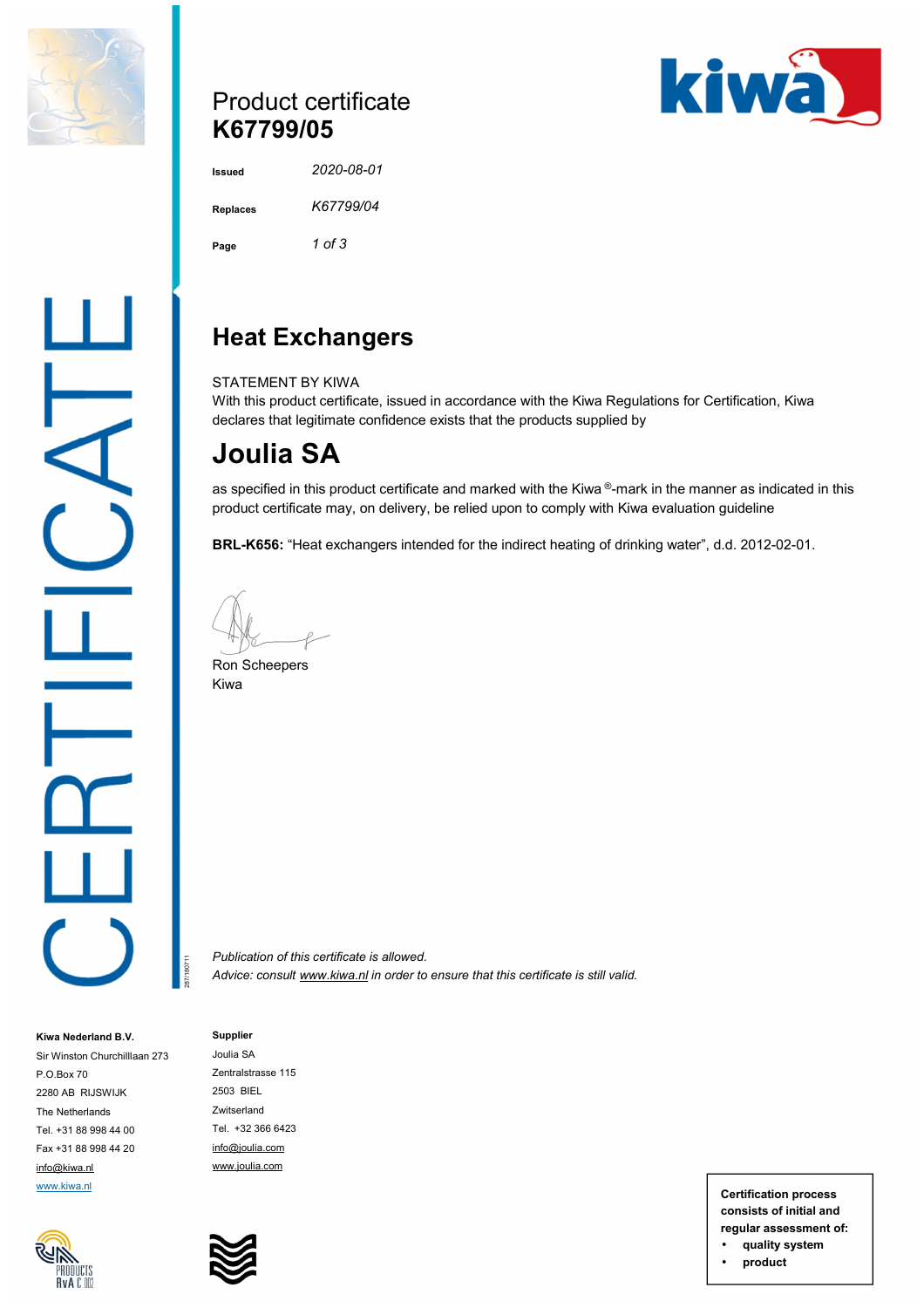page 2 of 3

### Heat Exchangers

#### **PRODUCT SPECIFICATION**

The products mentioned below belong to this technical approval-with-product certificate

| <b>Product:</b>             | Joulia Inline 3P | Joulia Inline 5P | Joulia Twinline 6P |  |     |        | Joulia Twinline 10P |  |           |    |
|-----------------------------|------------------|------------------|--------------------|--|-----|--------|---------------------|--|-----------|----|
| <b>Nominal Length: (mm)</b> | 630              | 630              | 630                |  | 830 |        | 630                 |  | 830       |    |
| Version: (HF/LF)            |                  | -                | <b>HF</b>          |  | HF  | -<br>- | <b>HF</b>           |  | <b>HF</b> | -- |

#### **Fitness for contact with drinking water**

This product is approved on the basis of the requirements for hygienic aspects set in the "Regeling materialen en chemicaliën drink- en warm tapwatervoorziening" ("Materials and chemicals in the supply of drinking water and warm tap water Regulation" dated 01-07-2017; published in the Government

Gazette).

These hygienic aspects are based on two main criteria. The product shall permanently comply with:

- The product recipe approved during the assessment procedure. This recipe is not to be changed without prior approval by Kiwa according to the Kiwa approval procedure for the hygienic aspects;
- Specific product requirements for the hygienic aspects.

The recipe and specific product requirements are laid down in the for confidentiality reasons undisclosed 'appendix hygienic aspects' to this certificate.

#### **MARKING**

The Kiwa®-mark products are marked with the word mark "KIWA  $\mathcal{F}$ ".

Place of the mark:

• On the Manual Sticker of the Siphonhood

Compulsory specifications:

- Trade mark/type or logo;
- Construction (single-partition/double-partition) ;
- Intended purpose of use of the connection ends;
- Year of manufacture;
- Primary side working pressure;
- Secondary side working pressure;
- Maximum secondary water temperature;

Remark: The type of connection ends may be also described in the installation instructions, if it is ensured that no mistake can be made between which is the primary side and which is the secondary side.

Method of marking:

- Non-erasable;
- Visible after assembly.

#### **APPLICATION AND USE**

The heat exchangers are intended to be used in hot water installations with a working pressure of maximum 1 MPa (10 bar) and a water temperature of maximum 90 °C.